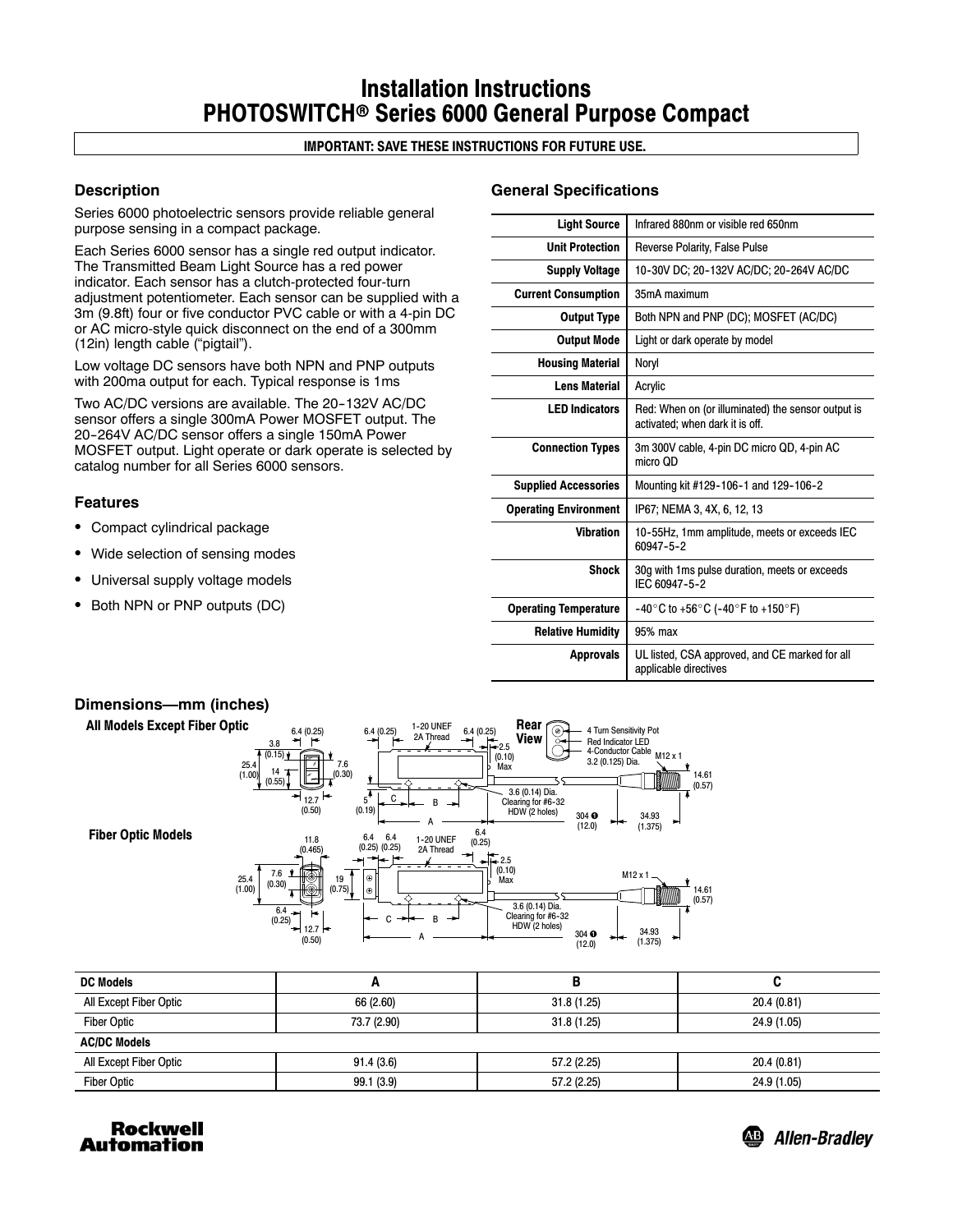# **Alignment**

## **Retroreflective/Polarized Retroreflective**

Adjust the sensitivity to the maximum setting, by turning the sensitivity potentiometer clockwise. Aim the sensor on the reflector until the alignment indicator on the sensor turns *On* (light operate) or *Off* (dark operate). To be certain that the beam is centered, sweep the beam on the reflector in the horizontal plane and determine the position the alignment indicator turns *On* and then *Off.* Set the beam halfway between both positions. Do the same in the vertical plane. Break the beam with the object to be detected and check to see if the alignment indicator turns *Off.* It may be necessary to reduce the sensitivity or change to a smaller sized reflector to detect small, translucent or transparent objects. Restore the beam by removing the object and check to see if the alignment indicator turns *On* again. For shiny objects angle the sensor so that the beam is not perpendicular to the object. For highly reflective materials use a polarized retroreflective sensor.

## **Transmitted Beam**

Adjust the sensitivity to the maximum setting, by turning the sensitivity potentiometer clockwise. Aim the receiver at the light source until the alignment indicator on the receiver turns *On* (light operate) or *Off* (dark operate).

# **Wiring Diagrams**

### **DC All Models Except Transmitted Beam Source**

**Cable Version:**

**Models: 42SR\_- 6\_ \_2 and 6\_ \_3**

**Models: 42SR\_- 6\_ \_2- QD and 6\_ \_3-QD**



To be certain the beam is centered, sweep the beam across the receiver in the horizontal plane and determine the position the alignment indicator turns *On* and then *Off.* Set the beam halfway between both positions. Do the same in the vertical plane.

It may be necessary to reduce the sensitivity to a lower setting for transparent or translucent materials or to detect objects smaller than the effective beam.

#### **Diffuse Modes (Including standard, extended range, wide angle and fixed focus)**

Adjust the sensitivity to the maximum setting by turning the sensitivity potentiometer clockwise. Aim the sensor at the object to be detected until the alignment indicator on the control turns *On* (light operate) or *Off* (dark operate). To be certain that the beam is centered, sweep the beam on the object in the horizontal plane and determine the position the alignment indicator turns *On* and then *Off.* Set the beam halfway between both positions. Do the same in the vertical plane. Remove the object to be detected from in front of the sensor. If the sensor remains On reduce the sensitivity to eliminate background signals. Restore the object being detected and check if the output indicator turns On again. It may be necessary to move the sensor closer to detect darker or smaller objects.

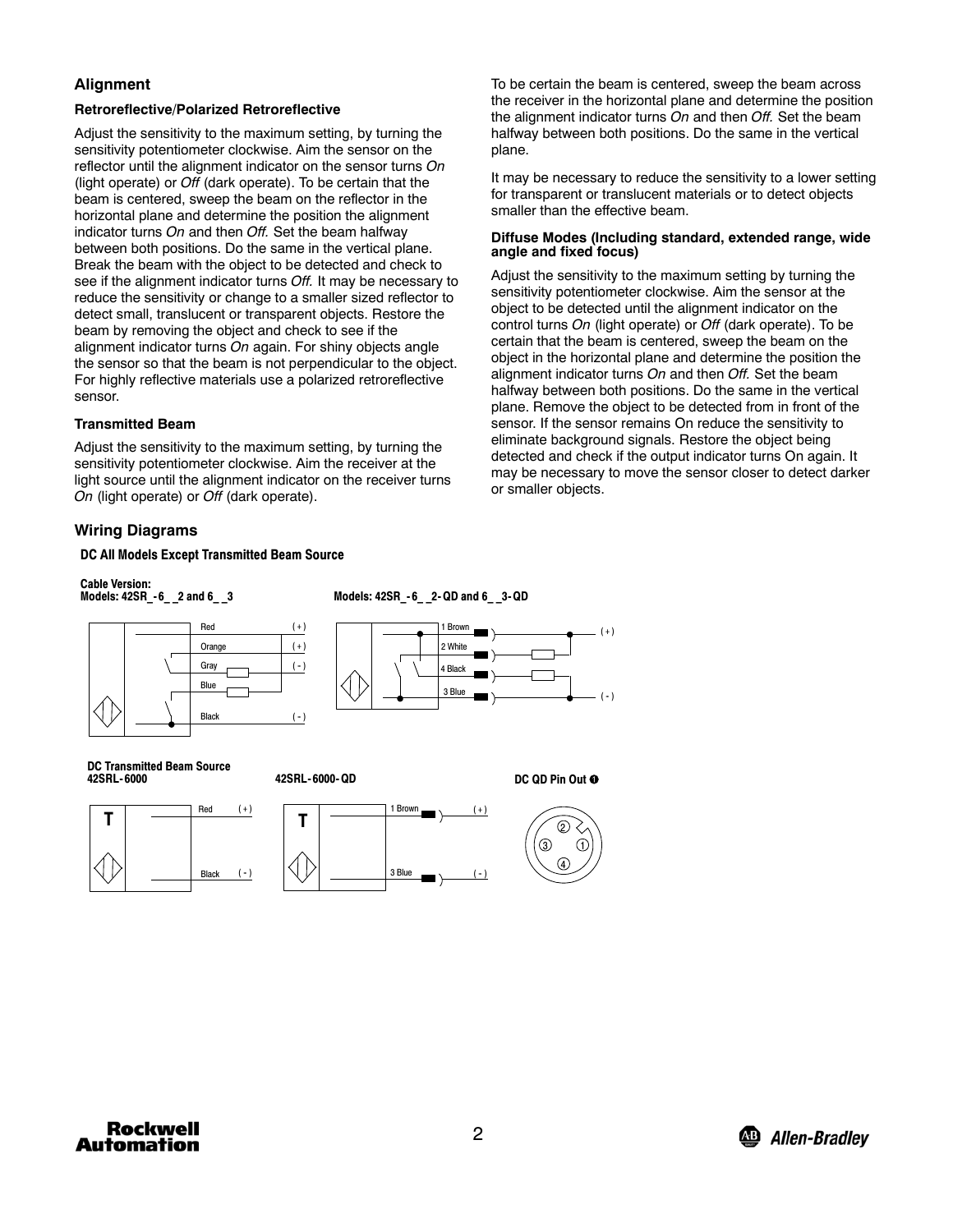## **Wiring Diagrams (continued)**

#### **AC/DC All Models Except Transmitted Beam Source**



**O** Looking at male pins.

Note: Details regarding connection of Allen-Bradley Series 6000 photoelectric sensors to Allen-Bradley Programmable Controllers can be found in Publication 42SR-4.0.

All wire colors shown refer to Allen-Bradley quick-disconnect cables.

### **Supplied Accessories**

Mounting Kit #129-106-1 contains 2 plastic nuts, anti-vibration mount, and slip pads.

Mounting Kit #129-106-2 contains 2 plastic nuts, anti-vibration mount, slip pads, and fiber optic mounting hardware.



### **Installation**

The 6000 Series sensor must be mounted on a firm, stable surface or support. A mounting, which is subject to excessive vibration or shifting may cause intermittent operation. For installation convenience, we offer the following mounting brackets.

#### **Swivel/Tilt Mounting Assembly #60- 2618**



**Rockwell Automation**